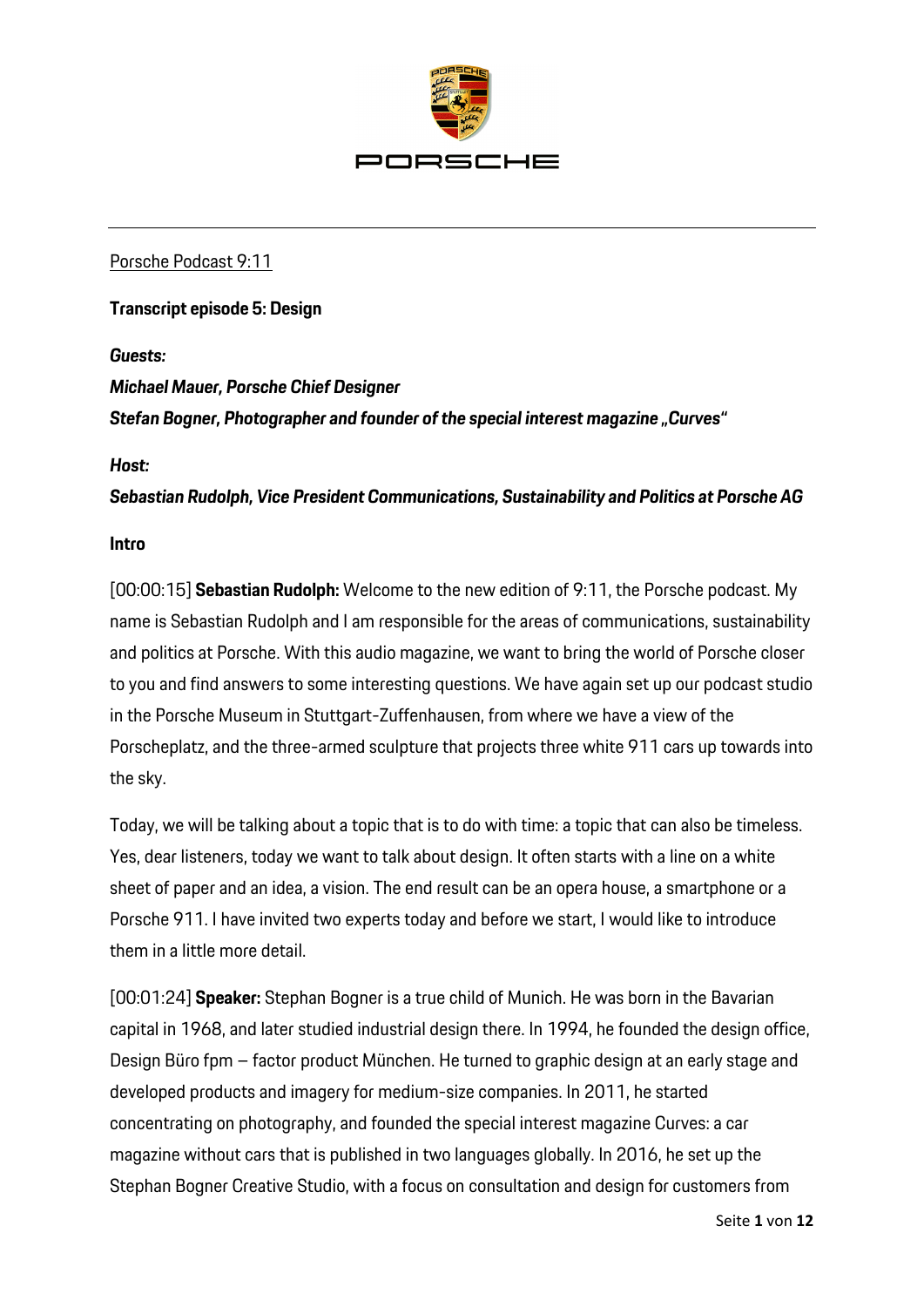

the automotive, hospitality, food and travel industries. The alpine enthusiast still lives in Munich with his family and travels from there around the world for his work.

Michael Mauer was born in 1962 in Rotenburg an der Fulda and studied automobile design at the Pforzheim University of Applied Sciences from 1982 to 1986. He started his professional career at Mercedes Benz AG, where he was one of the designers responsible for the design of the SLK, SL and A-class models. In 1998 he was appointed head of the Mercedes Benz Advanced Design Studio in Tokyo, and then became Chief Designer at MCC Smart. One year later, he became Executive Director Design at Saab. Michael Mauer has been in charge of the Style Porsche department since 2004. After Ferdinand Alexander Porsche, Anatole Lapin and Harm Lagaay, he is the fourth Chief Designer for the brand. Besides the Panamera, Mauer also developed the Cayenne, the new 918 Spyder and the Taycan for Porsche.

[00:03:20] **Sebastian Rudolph:** Hello Michael, hello Stefan: thank you for being here with me today. My first question is for you, Stefan: what actually makes good design?

[00:03:29] **Stefan Bogner:** Well, from an expert point of view, there are the ten principles of Dieter Rams, a famous designer. You may have heard of him as a designer for Braun – or if you have Apple devices, which also reflect the Braun design. In the 1970s, some 50 years ago, he developed ten principles. I think they are still very valid today: good design is innovative, good design makes a product useful, good design is aesthetic, good design makes a product understandable, good design is unobtrusive, good design is honest, good design is long-lasting, good design is consistent down to the last detail, good design is environmentally friendly and good design is as little design as possible. I think these things are still very true now. And I would perhaps like to add that good design is where the soul resides. The people that work in design devote a lot of energy to this, and I believe that a part of the soul goes into the products.

[00:04:31] **Sebastian Rudolph:** I think that covers everything – what do you think, Michael?

[00:04:35] **Michael Mauer:** Well, for the moment – yes. I'm also familiar with the principles and think that they still resonate. Hearing them like that makes you stop and think: wow – quite a lot needs to be taken into account. Another thing that I think is very important is that a design must be relevant to the product, the form of the product. But then, it's especially important for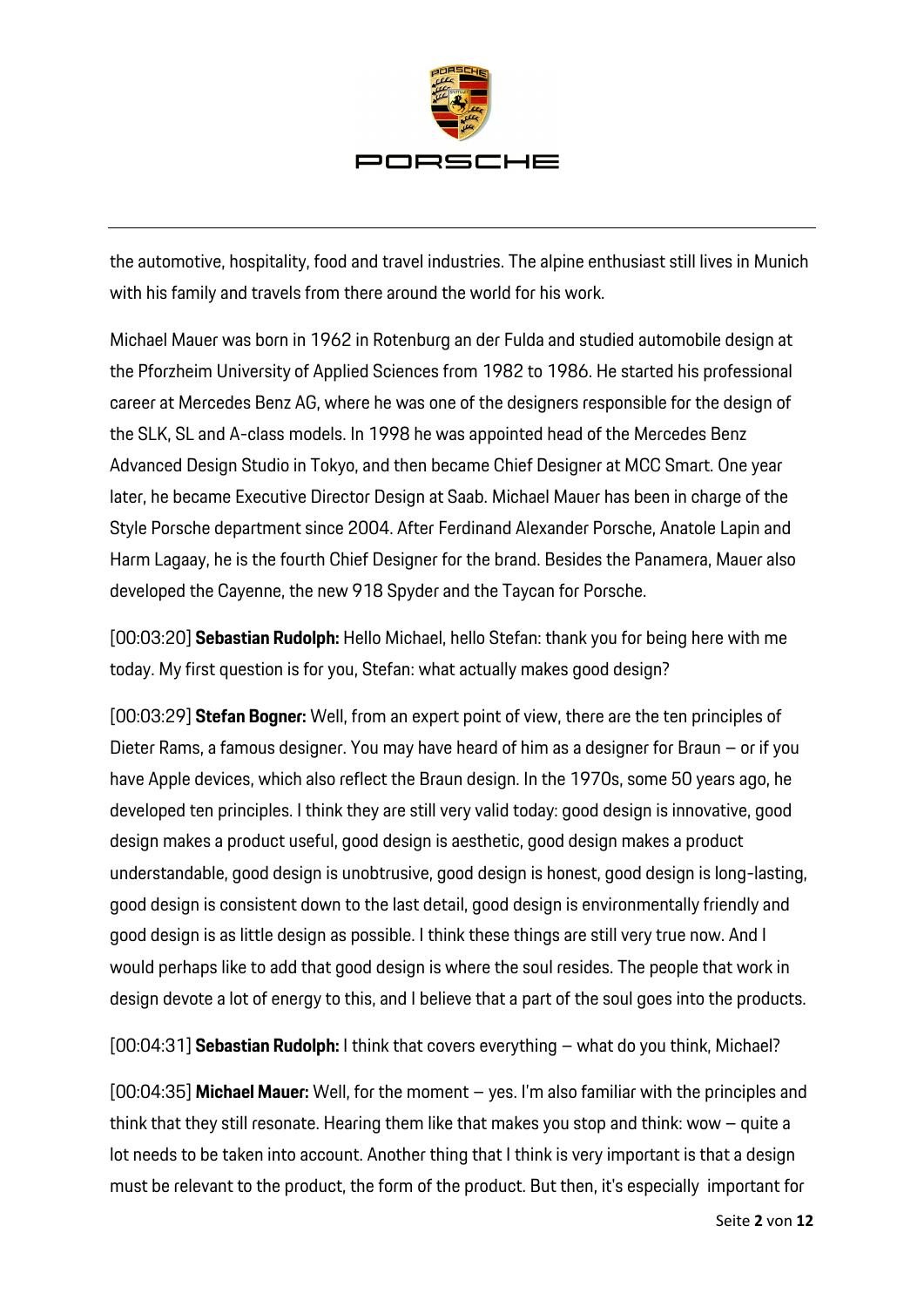

me with cars, that the product communicates via its form. For me, design has to visualise the values of the brand and for the customer, when they look at it, this mental image needs to be brought up immediately.

[00:05:12] **Sebastian Rudolph:** You talk about communicating via form, via functions. If you look at the 911 – it is treated as an icon, it has a timeless design. But what does it take to create such a timeless design and also to update it?

[00:05:26] **Michael Mauer:** When you have a brand that has such a strong history, one of the biggest challenges is to not lose these connections. Despite this, you must, of course, ensure that the successor and the next generations are again seen as a modern car. And I think it helps us a lot that we have simply defined a few design principles that give everyone in the design area some guidance, but also leave enough freedom to come up with new ideas outside the box.

[00:05:59] **Sebastian Rudolph:** If you work with products, and shapes and look at them from the outside –for example your collaboration with Porsche in many projects, Stefan – how easy or how difficult is it to work with such a strong brand that also incorporates timeless character in its products?

[00:06:15] **Stefan Bogner:** It's not really that difficult, I would say. Because it is such an icon.

[00:06:20] **Michael Mauer:** Well, here's another aspect: you have the predecessor, the successor... I mean, I got to know Stefan and experienced him photographing our products, models, concept cars, and I was impressed at the speed that he did it. And for me he always captured in his pictures exactly what I, or what we as a team, wanted to express with the design. Also with the 911, where it is always claimed that the new model never changes too much in comparison with the predecessor. Because I know your pictures, Stefan, I know that you always succeed in finding exactly what is new. So somehow, subconsciously, that seems to guide your hands in exactly the right way.

[00:07:08] **Stefan Bogner:** Yes, but it is very easy with the 911, I have to say. The car is so good from every perspective. I very honestly wouldn't know what you could do wrong there.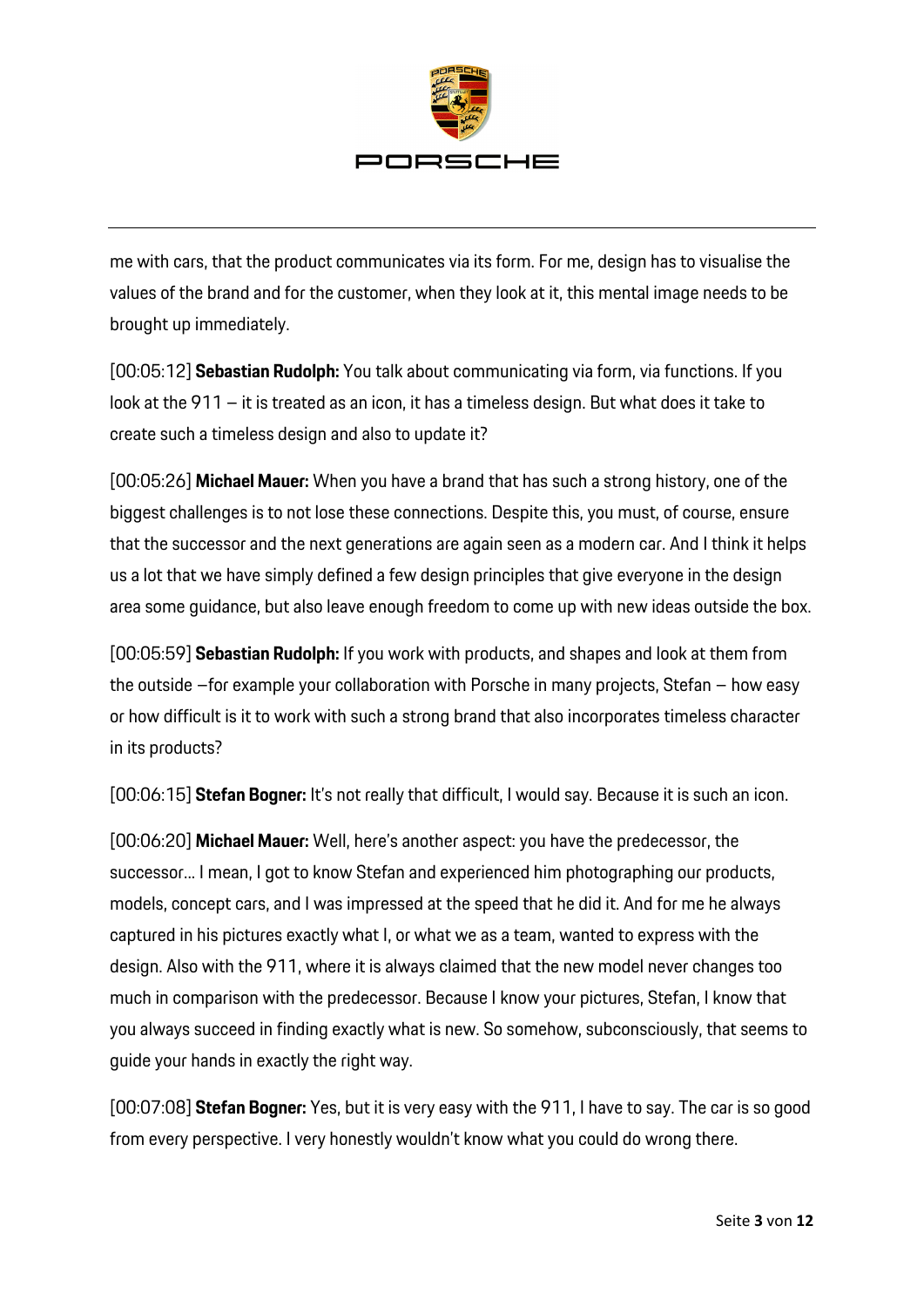

[00:07:17] **Sebastian Rudolph:** When does design become art? Photography is also an art in itself, but are there any overlaps and perhaps also limits?

[00:07:26] **Stefan Bogner:** Well, design and art – that's where I have a problem as a designer. The way I see it, art is free and design has a task. If I, as a designer, design a route guidance system then it must also work. It's the same with cars, they have to drive. There are very specific tasks related to this. Art is free, art has a different task, a social one.

[00:07:45] **Sebastian Rudolph:** We've talked about the 911. In your view, are there any cars that stayed in your mind, where you said: this is a very special design, let me try to capture that? Or is every car unique in itself, and then it becomes a challenge for you in terms of the photographic design, in the photography?

[00:08:05] **Stefan Bogner:** In the past, brands certainly had very different designs. If you look at the design culture of Citroen, for example, it's not there at all today. Porsche has been very rigorous in that respect and that is also what makes the brand unique. With a look at a Porsche from the 1950s, or from today, it is not only the car and the design, but also the attitude and mindset. I also believe that there are no unnecessary frills at Porsche. There is no addition of any details that you simply do not need. The design is very functional.

[00:08:39] **Sebastian Rudolph:** And when you now launch a magazine like Curves without any frills and with a lot of functionality and creativity, without any cars – how do you come up with that and what was the special thing, the attraction for you to do something like that?

[00:08:53] **Stefan Bogner:** I was also a travel guide for a long time. I like to go and relax in the mountains, also in my car. And then I realised that there was simply nothing in this segment. There was also nothing that appealed to motorcyclists, cyclists and car drivers at the same time. So I thought, a car magazine without cars, about a route that you always wanted to drive. It's the same as with a holiday – at some point, you just have to go to Iceland or New Zealand. It's a magazine for longings, for dreaming. And I put all those ingredients together and said: let me create a monographic magazine about roads that you always wanted to travel.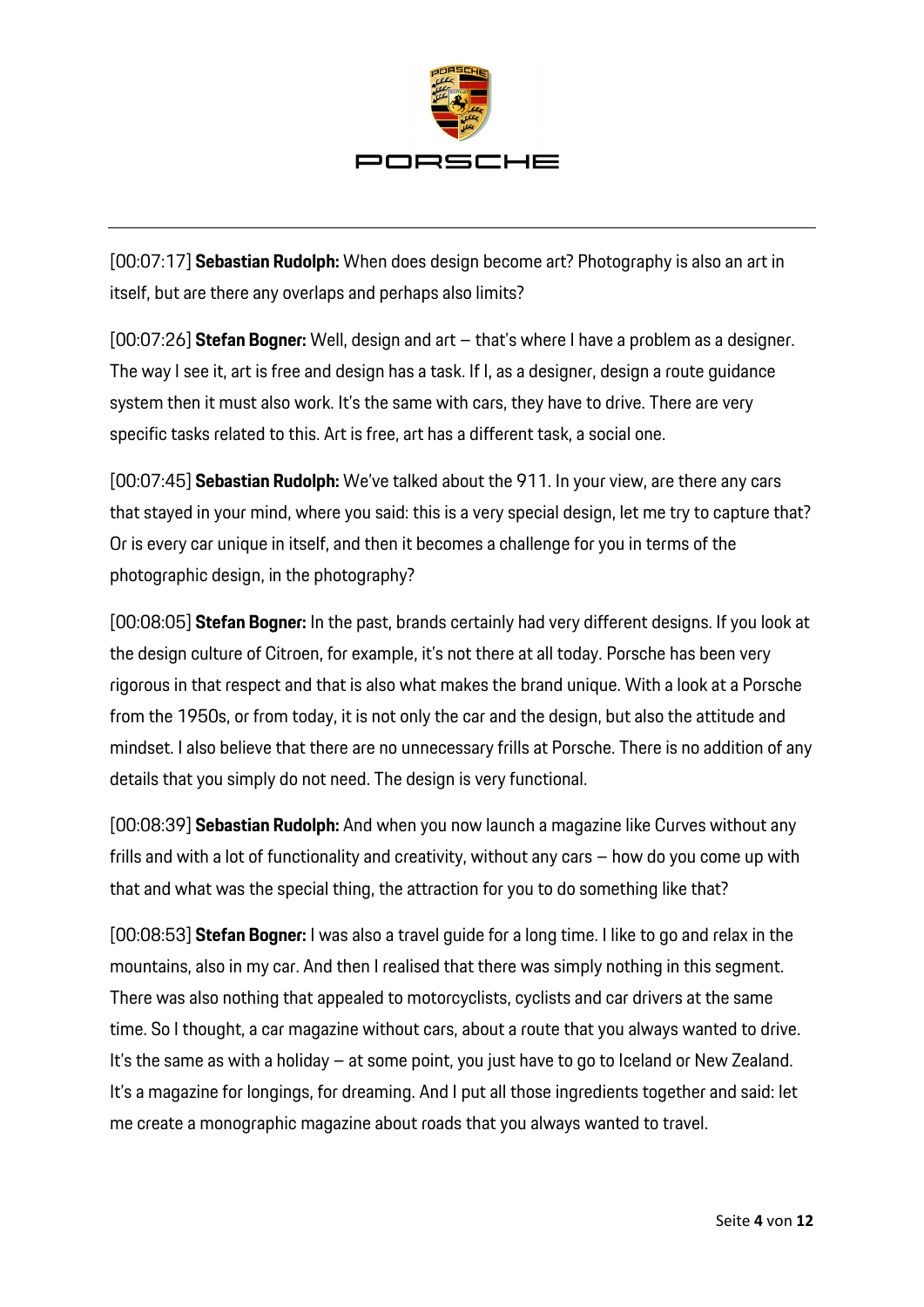

[00:09:30] **Sebastian Rudolph:** … and that is very popular.

[00:09:32] **Stefan Bogner:** Yes, I did not know it would turn out that way in the beginning.

[00:09:34] **Michael Mauer:** As you say, the idea was initially a car magazine without cars – hats off to you for that. You have to have a lot of courage for that. But what I found so impressive: when you look at a car, it is the whole thing that you really clearly see. The surface is curved in this way or that, or the line, wow, the line... and the other element is what feeling it creates in you. Your Curves magazine, there are no cars on it, but it evokes exactly that for me. So I thought, that's exactly where I want to drive the car. Now, of course, I'm prejudiced because I work for Porsche – and a Porsche would be exactly the right car. So it was precisely this topic of what certain images evoke in a person that I found extremely interesting.

[00:10:21] **Stefan Bogner:** Yes, longings and dreams. It's exactly the same thing with Porsche. You dream about it and at some point it becomes fulfilled. Or you work at it so that it becomes fulfilled.

[00:10:31] **Sebastian Rudolph:** Before we go into the detail, let's listen to a few facts on the topic of design "Made in Weissach".

[00:10:42] **Speaker:** Porsche has had its Development Centre here since 1971, in the middle of idyllic countryside and just 25 kilometres from the main factory in Stuttgart-Zuffenhausen. All the new production models come to life here in Weissach. From the first drawing to the scale models, through to the development of new engines, chassis and near-production prototypes. The only Porsche Design Studio is also located in Weissach. More than 120 designers from all over the world work here. These include experts in interiors, exteriors, colours and materials, model makers, modellers and study engineers.

The design process at Porsche always starts with a sketch. In the next step, this is visualised virtually as a 3D model. If the Executive Board likes an idea, small models on a scale of one to three follow, and finally a full-scale hard model. The result at the end of the development process is a drivable prototype with an engine, gearbox and the complete technological architecture. In the case of production models such as a new Porsche 911, there are always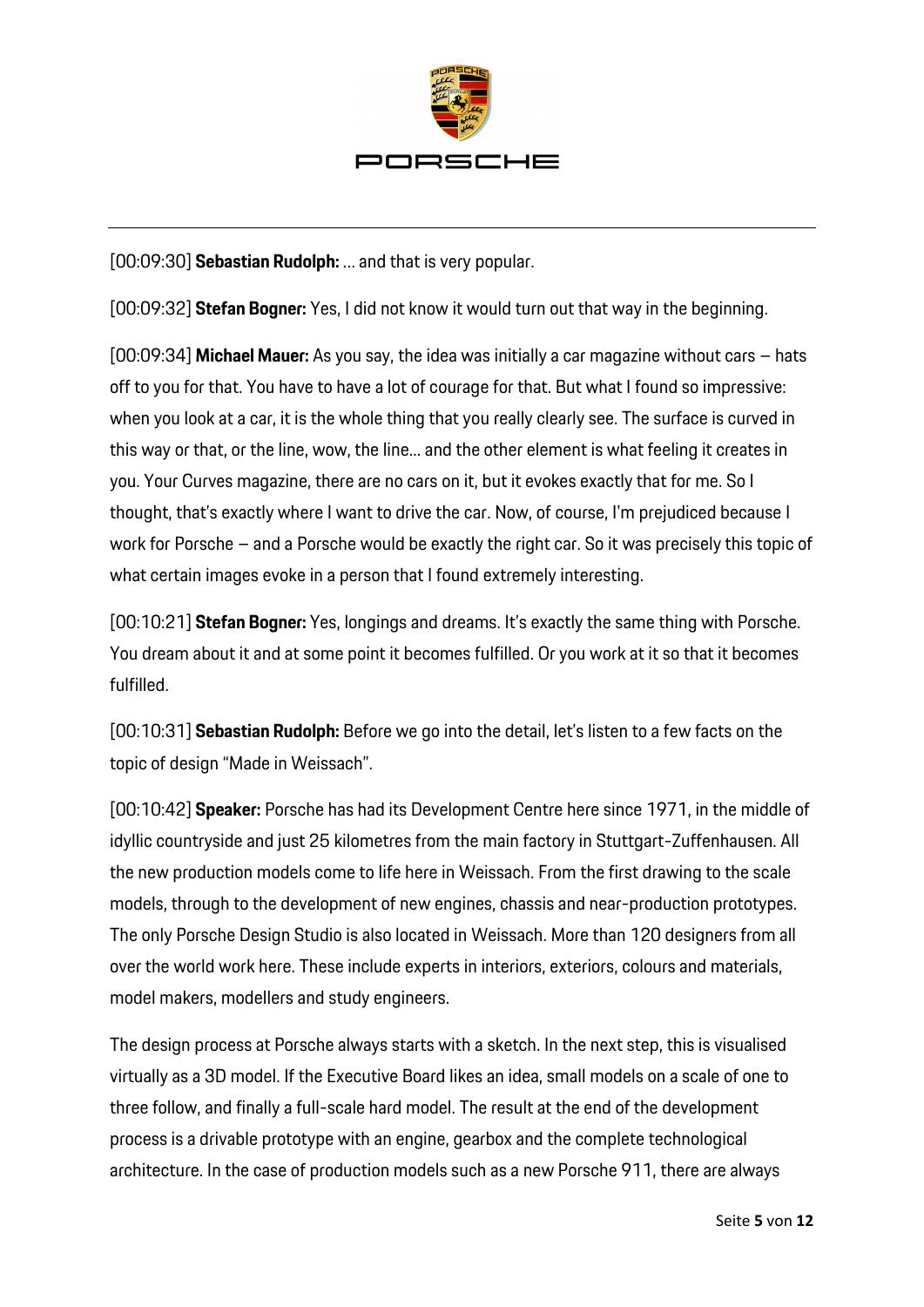

several designs competing against each other. They are all pursued quite a long way in the design process and realised in concrete form as models.

The Porsche designers also value the exchange of ideas with creative industries outside the automotive industry, such as Hollywood. In 2019, the design team worked together with the special effects experts from Lucasfilm. In a joint effort, they designed a space glider for the fantasy universe of Star Wars. It was the Tri-Wing S-91x Pegasus Starfighter. You can recognise many shapes and details that are typical of Porsche in the compact spaceship. Who would have thought that the flyline of the Porsche 911 would also suit a starfighter so well?

[00:12:39] **Sebastian Rudolph:** Michael, we have to talk about something: Star Wars and Porsche. How did it come about?

[00:12:43] **Michael Mauer:** The Marketing department arranged it: they are always looking for opportunities for cooperations and collaborations or companies who have similar values, from which exciting projects can arise in a joint venture. This was the idea that sparked the collaboration as well as this project. It was very emotionally charged for all of us, and everyone had an amazing amount of fun. A look behind the scenes of the automotive industry is usually very interesting for people and, for us, as we already work with a lot of modern technology, it was of course also extremely exciting to look behind the scenes of Hollywood.

[00:13:33] **Sebastian Rudolph:** Hollywood is a good cue, it's not far from Silicon Valley. You once said that the Silicon Valley of the automotive industry has been located in Zuffenhausen and Weissach for a long time. What did you mean by that?

[00:13:44] **Michael Mauer:** Yes, first of all I have to say that the original sentence came from Stefan, when we exchanged ideas in our conversations. And sometimes you can't see the forest for the trees, so to speak. You work here and perhaps even lose a little bit of the feeling for how unique the place is. And then you just have to get an outside perspective  $-$  a reflection in the mirror. That's when I became aware of how we work and what a cool place it actually is. The Porsche brand, Weissach, Zuffenhausen – and what actually happens here. As I said, there is actually no reason to shy away from the comparison with Silicon Valley.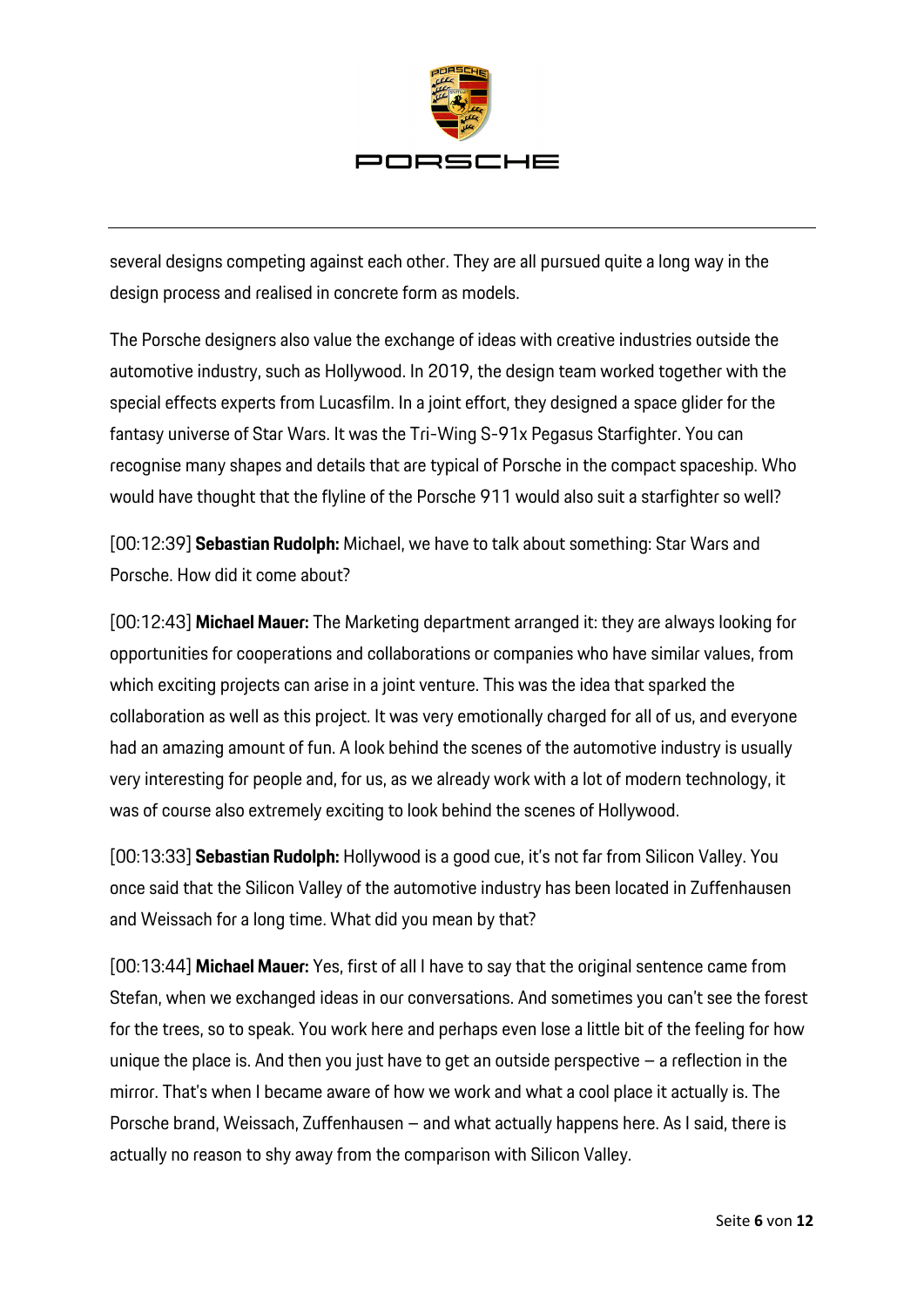

[00:14:30] **Sebastian Rudolph:** How did you come up with the idea of describing that in this way, like a mirror reflection – this pointed comparison?

[00:14:37] **Stefan Bogner:** Well, what makes Silicon Valley what it is? Silicon Valley started in a garage. Everything came from a garage, with friends and family helping. There's a strong vision, totally driven by innovation. There is this trial-and-fail mindset. Things have to happen quickly, people are fully focused on the goal, fully driven and then these things become a reality. This is what Porsche has been doing for the last 70 years, more than 70 years, actually long before Silicon Valley. It also has something to do with our culture, also how it has grown. You have such a great culture, you offer such a platform to those who are crazy in a positive way. For me, as an outsider, it's simply a cool campus, something like NASA, but somehow in a very small space. Here in Zuffenhausen, everything is done here, everything is done in one square kilometre, and in Weissach too. I think it's just great. For me, it's like the holy grail or a place of pilgrimage.

[00:15:43] **Sebastian Rudolph:** It's interesting, what you say, and also in relation to culture. In sport, it's normal to talk about "intact teams". It's a kind of cement that binds them together. At Porsche, we also have our own culture with a lot of family spirit. What is the design culture that you have here in Weissach, Michael?

[00:16:03] **Michael Mauer:** The fact that we have our studio in Weissach. The fact that the test site and test track are there impressed me a lot on my first day. At lunch time, you just go there and can see racing cars driving through the corners. That's a very unique atmosphere. Then in the Design department, of course by definition, the people who work there have to enjoy change: they have to enjoy getting involved in things. That's something we try to encourage to the maximum in the Design area – that anyone, regardless of their function, can pitch ideas and there are simply no restrictions to begin with. For me, that is the basic attitude that is necessary to be innovative and creative.

[00:17:00] **Sebastian Rudolph:** Innovation, being creative – both good cues for a project that the two of you recently realised together with 'Porsche Unseen'. Michael, for the first time in Porsche's recent history, you have opened the doors to the treasure chambers, if you will: to the archives of the Porsche design studio in Weissach. And Stefan set up his camera and captured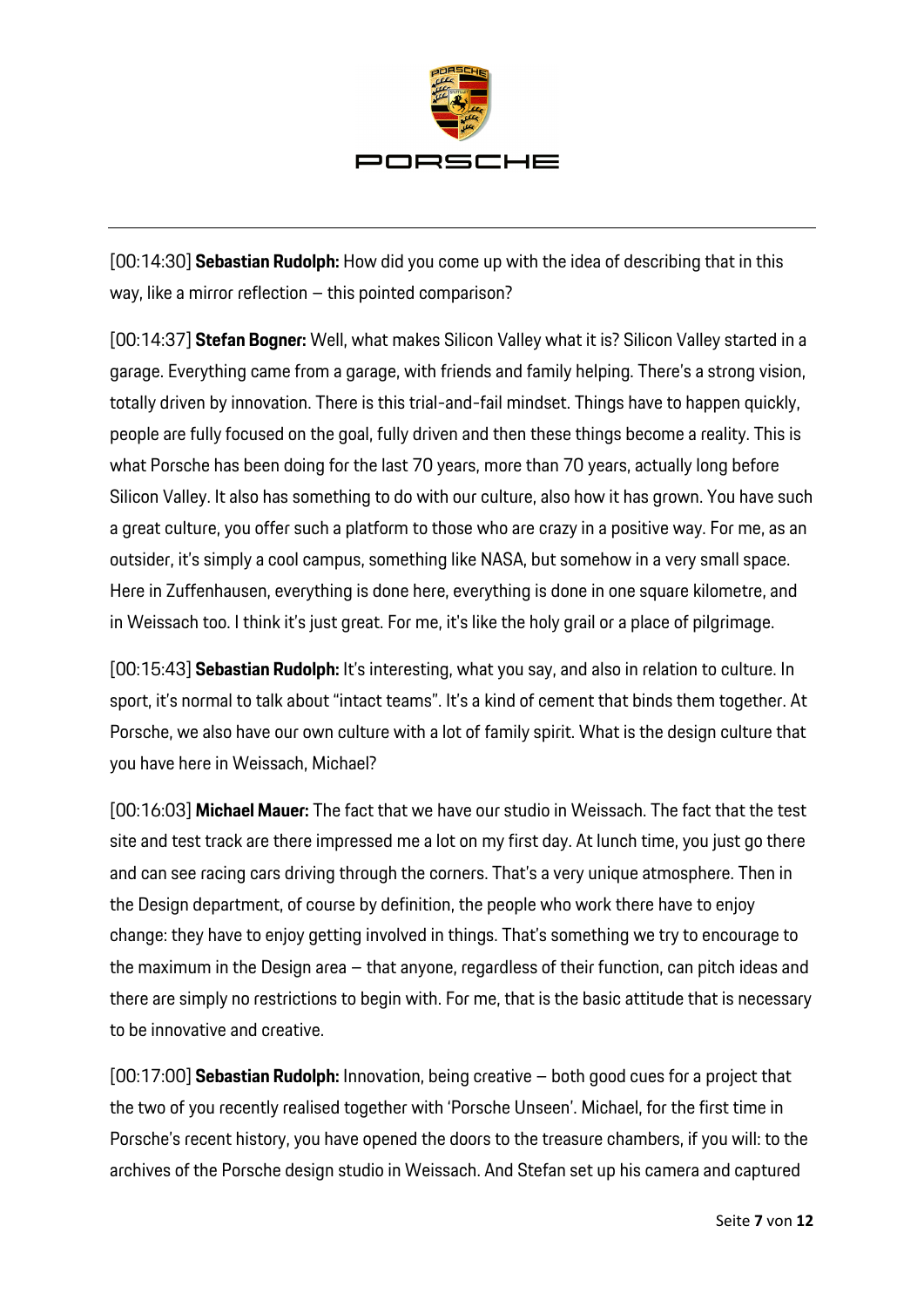

fascinating and, I think, surprising images of concept cars that were created over almost two decades under your direction, Michael. Could you perhaps briefly tell us how the project came about, and how you go about selecting the appropriate treasures, where you then lift the curtain and allow the photographer to see them?

[00:17:44] **Michael Mauer:** First of all, we commissioned Stefan in the normal way to photograph our cars for documentation purposes, to take pictures of concept cars. Again, because I was always looking for someone who is able to capture in his pictures something that goes beyond pure form. And then you get to know each other. We often had coffee together. And then one word leads to the next and eventually it was: why not show it to the world outside? Of course, I nearly stopped breathing at first, because no one had ever done that before, and those are actually the best-kept secrets. But then I became more and more convinced that it was actually a great idea to really show that beyond what you see of Porsche on the road – and this was always the key point for me – Porsche is actually the coolest car brand in the world. And to show those who have not understood it up to now what actually happens behind the scenes, with these concept cars.

[00:19:00] **Sebastian Rudolph:** What did that mean for you, Stefan? Curtain up, opening up a view of concept cars kept secret until now? Weren't you a little nervous or filled with excited anticipation? Take us on your emotional journey.

[00:19:12] **Stefan Bogner:** It's quite unique when you see it, when you're allowed to walk through. It is all very, very secret. But then you notice the corporate culture, and the architecture, for example, in your Studio. It's so transparent. Everyone sees everything. Now I know Porsche a little from my family. We had Porsche cars since the 1960s/1970s. I also bought one at some point, I collected them and am basically a "user". Ten years ago, I really got in deep, I would say. Then you look at these cars and you notice that there's a huge blind spot. I now know the Porsche 356, the racing cars, the 911, the Evolution – especially the Evolution – and there is so much more. It's like science fiction. There is so much innovative strength and also culture. Why is that not shown? A certain company has a slogan "Just do it". So, why not simply do it? What have we got to lose? Even if you look at other societies. The Asian society doesn't really know about the heritage of Porsche but they are extremely design-driven there,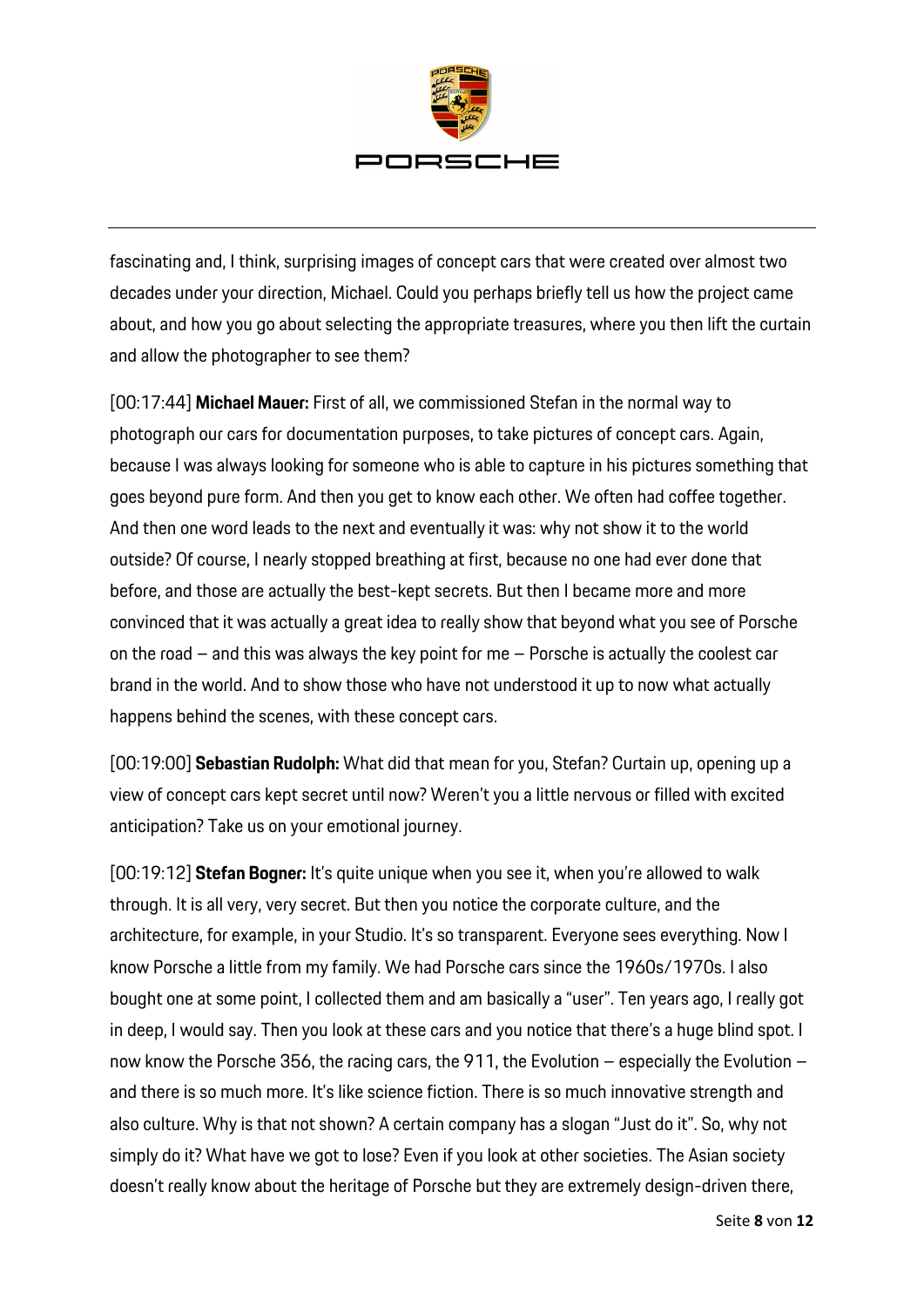

and I think it's a great starting point to show the Asian and Chinese people what Porsche can do. But also to say to the classic Porsche customer: there is so much more. When I ask myself which brand is really cool and I look at that, then the picture is now very, very complete.

[00:20:46] **Sebastian Rudolph:** Very complete thanks to the Porsche Unseen design studies. Michael, these cars weren't built in the end. Is there an example that makes you say: what a pity – I would have really liked to see that one on the road?

[00:20:55] **Michael Mauer:** Well, as a designer, one of the problems you have in this profession is that you become extremely emotionally connected to every project, irrespective of what it is – in this case, a car. So, it's difficult to say. Ideally, I would have liked to have seen them all on the road. Earlier, we touched on the subject of designer versus artist. We are part of an industrial process. It is one thing to have an idea and a vision but you still have to find customers for it. But yes, my heart always yearns for a little sports car. If I had to choose just one, I would surely choose one of the small, purist sports cars.

[00:21:40] **Sebastian Rudolph:** How important is it for designers to develop visions and go three, four, five steps into the future before returning to the present again?

[00:21:49] **Michael Mauer:** That is a philosophical and a strategic question but I am firmly convinced about this: as I have just said we have, of course, a highly structured process when it comes to series production vehicles. There is the start of production and the design must be completed for that so that it can then be industrialised. And then you're already quite deep in a clearly defined process. You don't allow yourself the freedom that you might sometimes need. And if you really look to the day after tomorrow, or the far future, where there are actually no restrictions – technical nor historical – then you make discoveries that you wouldn't otherwise make. These offer insights into things that might make less sense or more sense. Then, when you return to the present day with these experiences, you look at the now or tomorrow in another light. I think that's part of the success story so that, as I sometimes say, you already have answers to questions that nobody today has actually asked yet. This way you are much quicker at finding new answers.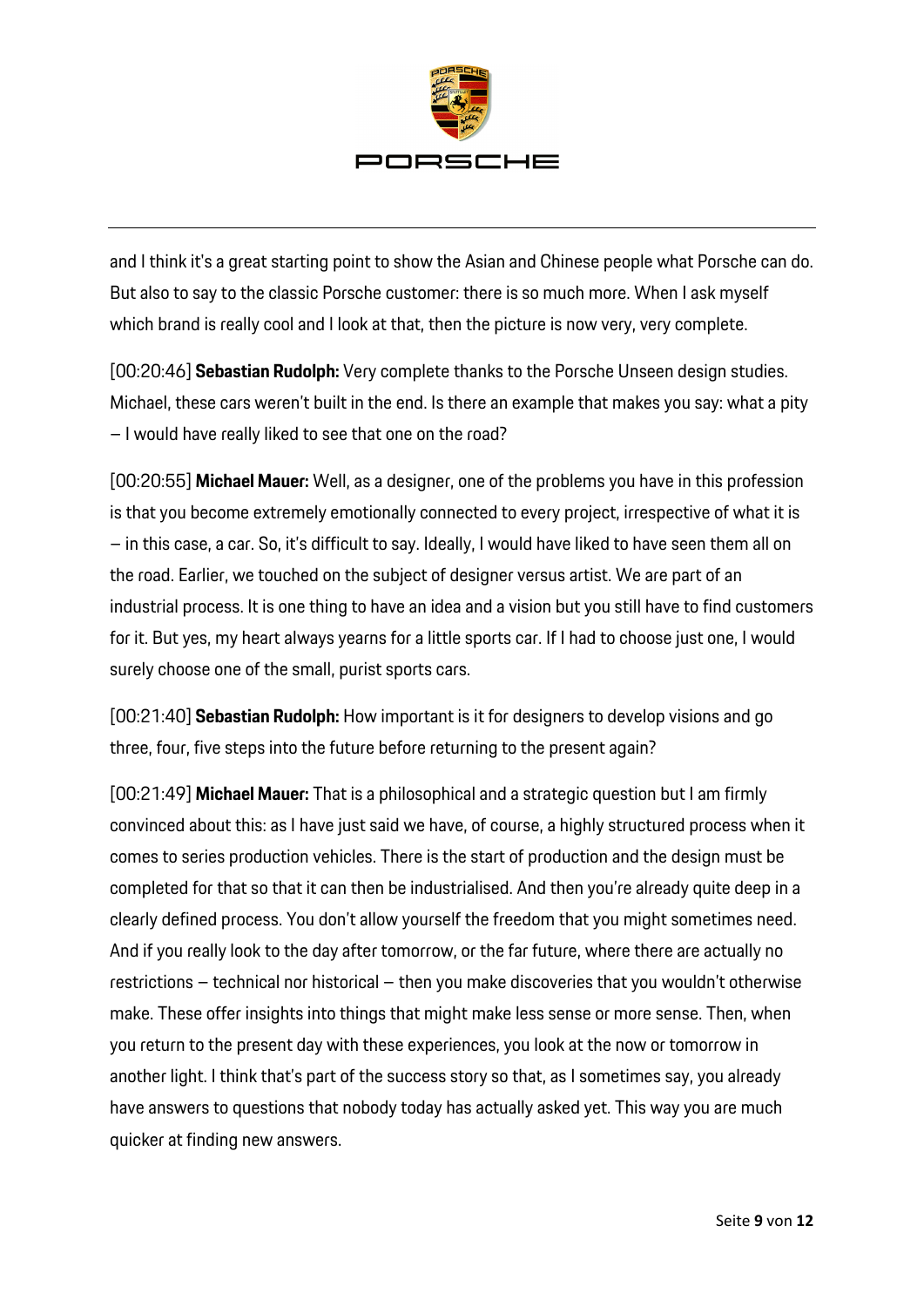

[00:23:03] **Sebastian Rudolph:** Stefan, what is your experience when you look at tomorrow and ask yourself: where could I go for the next photo shoot? Which car do you dream of? Which makes you say "I would love to realise that dream one day"?

[00:23:19] **Stefan Bogner:** Sure, I would like to take the bus now in Iceland or somewhere. Or take the 904 on the road. But I think it would be far more interesting to put them in front of a DIY store. For me, Porsche is a car that I see in an urban landscape. That is also what is so beautiful about Porsche. For me, it's a cultural asset. I see so many cars on the road and it always gives me joy to see a beautifully designed car because that's all part of it. But, it also gives me joy to see a beautiful tree. So, it gives me the same pleasure to see a beautifully designed product on the road. For this reason, I would perhaps put such a car in a completely normal life situation and watch how people respond to it. I think I would find that most exciting.

[00:23:58] **Michael Mauer:** Maybe this is the beginning of a new project.

[00:24:00] **Stefan Bogner:** There's a DIY store over there.

[00:24:04] **Sebastian Rudolph:** Before we end our conversation with a final conclusion, we would like to play a little game with you. We've heard some quotes from Michael Mauer today. Let's look at some other quotes now from famous experts in design. The question in each case is: who said it? To make it easier, I will always give you three possible answers and you can just pick one. Here we go!

"Design is not just what it looks and feels like. Design is how it works." Who said that? Industrial designer Dieter Rams, Apple-founder Steve Jobs or architect Frank Lloyd Wright?

[00:24:50] **Michael Mauer:** Probably all three. I would go with Steve Jobs.

[00:24:55] **Stefan Bogner:** Dieter Rams and Steve Jobs, I think, have almost the same principle.

[00:25:01] **Michael Mauer:** Then you say Dieter Rams.

[00:25:03] **Sebastian Rudolph:** Michael Mauer pushed himself to 1:0 there because he pressured Stefan to give the wrong answer. The answer is Apple-founder Steve Jobs and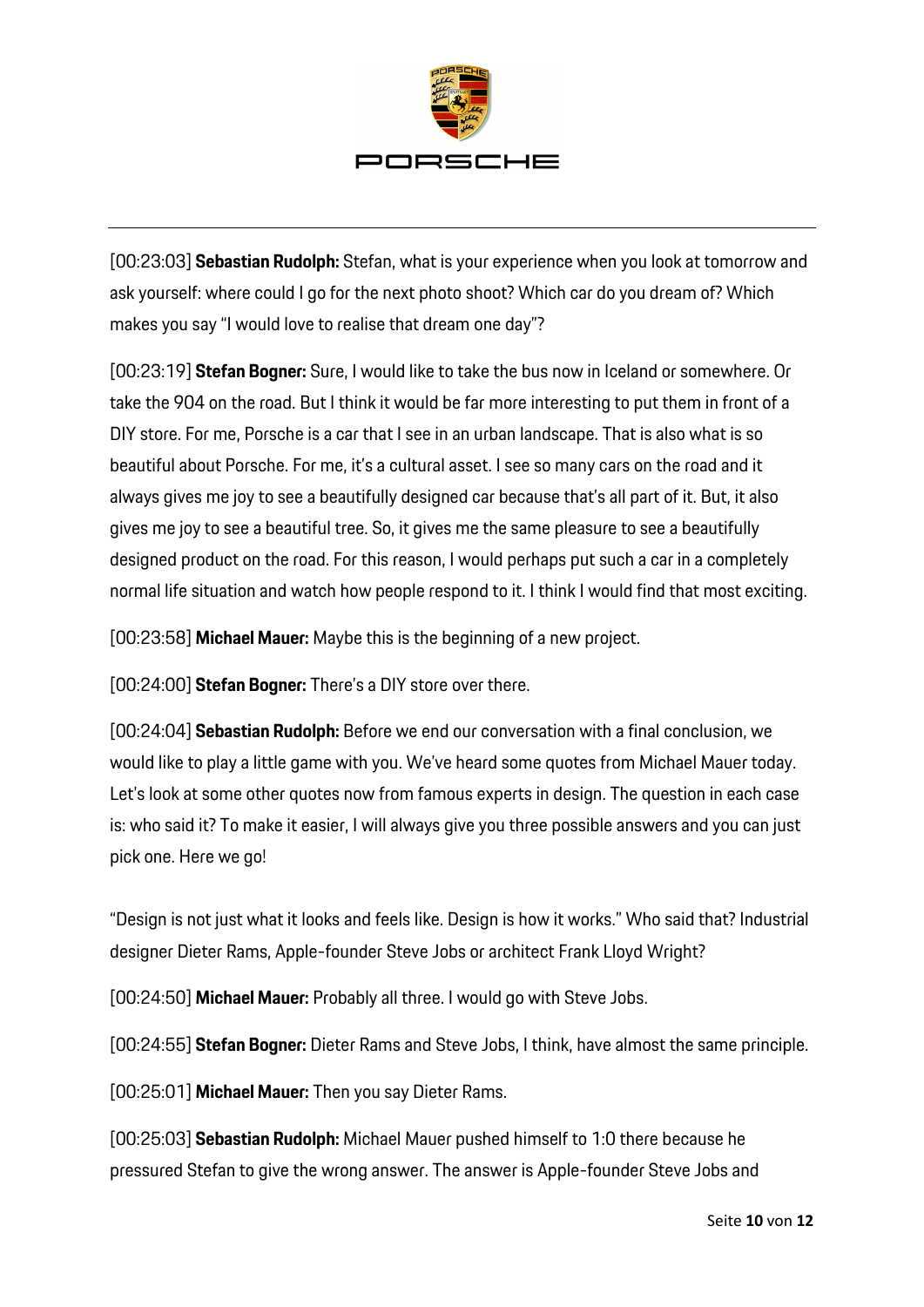

Michael leads 1:0. Second question: "The role of the designer is that of a very good, thoughtful host anticipating the needs of his guests." Was this said by industrial designer and architect Charles Eames, automobile designer Walter da Silva or fashion designer Coco Chanel? Stefan, we'll start with you.

[00:25:37] **Stefan Bogner:** I would go with Coco Chanel. It's a great quote. I must remember it.

[00:25:43] **Michael Mauer:** I'll go with Mr Eames.

[00:25:45] **Sebastian Rudolph:** Michael, it's as if you know the answers already. He's good and now leads 2:0 in this design duel.

[00:25:50] **Michael Mauer:** That was just because I thought I would take the other answer.

[00:25:56] **Sebastian Rudolph:** The last answer offers double points. "Good design must be honest." Is this a quote by graphic designer Paula Scher, fashion designer Karl Lagerfeld or former Porsche design director Ferdinand Alexander Porsche?

[00:26:10] **Stefan Bogner:** Well, actually it's by Dieter Rams. We read that out previously, I would say. I'll take number four.

[00:26:19] **Michael Mauer:** I would have said F. A. Porsche.

[00:26:21] **Sebastian Rudolph:** And F. A. Porsche is correct. So, Michael Mauer is the winner of this design duel and Stefan is the champion of hearts! Many thanks for playing with us, you two. What you couldn't see was that fists were literally bumped. Designers stick together. Now it's your turn, dear listeners. In this episode of our 9:11 podcast you have a chance to win something once again.

[00:26:48] **Speaker:** Porsche AG is offering the chance to win three copies of the book "Porsche Unseen" signed by Michael Mauer and Stefan Bogner. The competition starts now and will run up to the next edition of the 9:11 podcast. To participate, simply send an email with your answer to the competition question to 911-podcast@porsche.de. Porsche will draw three winners from all correct entries. Everyone above the age of 18 can take part. The detailed